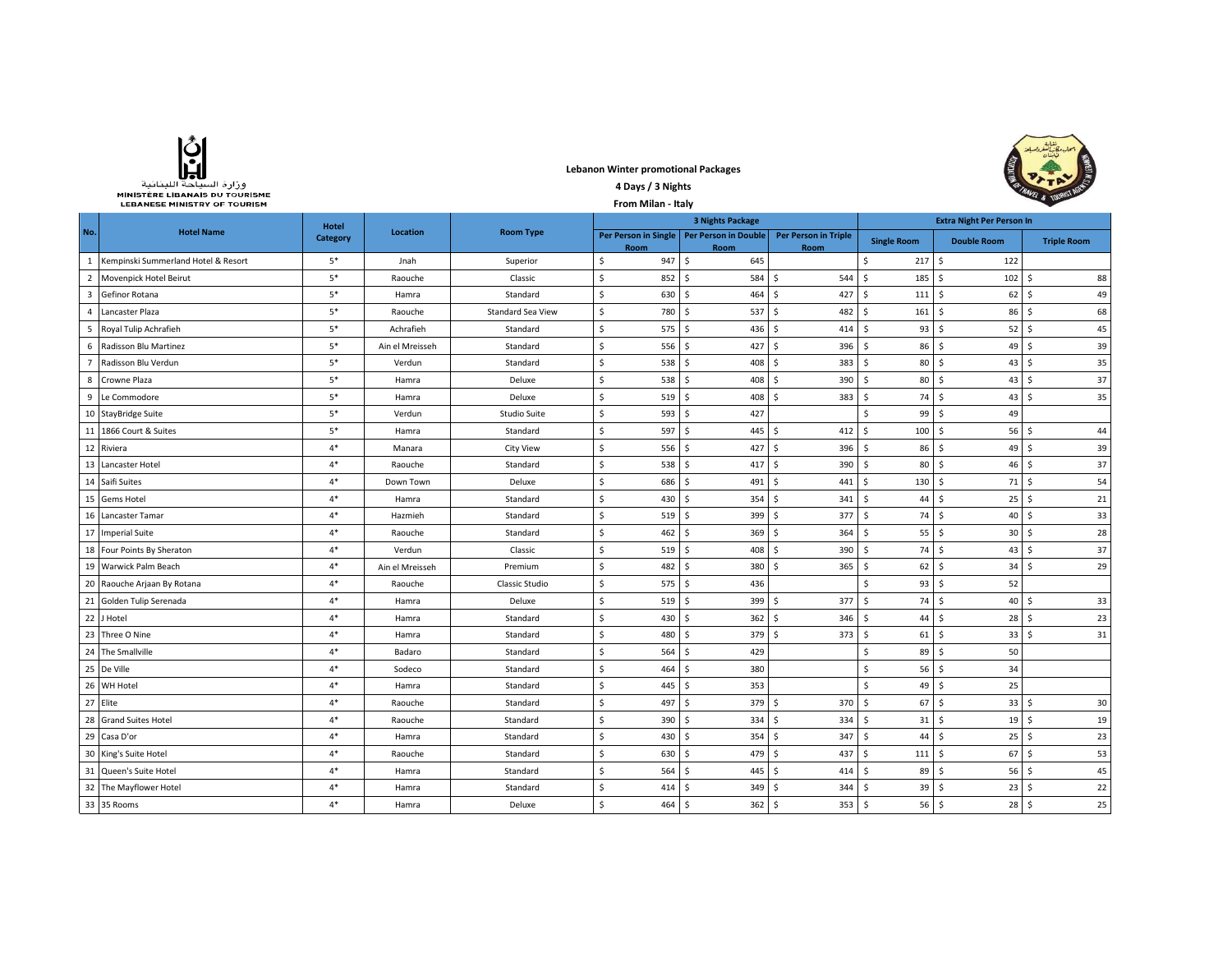| 34 Hilton Habtoor                               | $5*$ | Sin El Fil        | Guest Room                        | \$<br>704 | $501 \,$ \$<br>\$       | 488                 | \$<br>$136 \quad $$  | 74         | 70<br>- Ś            |
|-------------------------------------------------|------|-------------------|-----------------------------------|-----------|-------------------------|---------------------|----------------------|------------|----------------------|
| 35 The Cosmopolitan                             | $4*$ | Sin El Fil        | Deluxe                            | \$<br>445 | \$<br>$362 \quad $$     | 346                 | 49<br>Ŝ.             | 28<br>l \$ | -\$<br>23            |
| 36 Warwick Stone 55                             | $4*$ | Zalka             | Deluxe                            | \$<br>497 | \$<br>387               | S.<br>382           | Ŝ.<br>67             | l \$<br>36 | 34<br>-\$            |
| 37 Le Royal                                     | $5*$ | Dbayeh            | <b>Standard Sea View</b>          | \$<br>883 | Ś<br>571S               | 538                 | \$<br>191            | l \$<br>96 | $\mathsf{s}$<br>84   |
| 38 The Ray Hotel & Studios                      | $4*$ | Ain Saadeh        | Standard                          | 558<br>\$ | Ś<br>427                |                     | 62<br>Ŝ.             | 37<br>۱Ś.  |                      |
| 39<br>MonteVerde                                | $4*$ | MonteVerd         | <b>Standard Pool View</b>         | Ś<br>519  | Ś<br>408                |                     | <sub>S</sub><br>49   | l \$<br>31 |                      |
| 40<br>Al Bustan                                 | $5*$ | <b>Beit Mery</b>  | Loggia Room                       | Ś.<br>871 | Ś<br>593                |                     | \$<br>167            | 93<br>S.   |                      |
| 41 Printania Palace                             | $5*$ | Broumana          | Standard                          | \$<br>604 | Ś<br>449                | -Ś<br>429           | Ŝ.<br>78             | 44<br>۱Ś.  | 38<br><sup>5</sup>   |
| 42 Majestic Byblos Grand Hotel                  | $5*$ | <b>Byblos</b>     | Standard                          | Ś.<br>519 | Ś<br>417S               | 402                 | 62<br>-Ś             | 40<br>l S  | 35<br>-Ś             |
| 43 Byblos Sur Mer                               | $5*$ | Byblos            | Deluxe Sea View                   | Ś.<br>575 | \$<br>436 \$            | 408                 | Ŝ.<br>80 \$          | 46         | 37<br>- Ś            |
| 44 Regency Palace Adma                          | $5*$ | Adma              | Standard                          | \$<br>747 | Ś<br>559 \$             | 507                 | $142 \quad$ \$<br>\$ | 89         | 72<br>-\$            |
| 45 Monte Boutique Casino                        | $5*$ | Jounieh           | Luxury                            | \$<br>581 | Ś.<br>430 \$            | 420                 | Ŝ.<br>86             | l s<br>46  | 43<br>Ŝ.             |
| 46 Grey Pearl Suites                            | $5*$ | Jounieh           | Premium Sea / Mountain View       | Ś.<br>703 | Ś.<br>$505 \quad$ \$    | 505                 | 127<br>Ŝ.            | 72<br>l s  | 72<br>-\$            |
| 47 Bel Azur                                     | $4*$ | Jounieh           | Standard                          | \$<br>488 | Š.<br>3835              | 390                 | 56<br>Ŝ.             | l \$<br>31 | 33<br>S.             |
| 48 Queens Land                                  | $4*$ | Jounieh           | Deluxe                            | \$<br>422 | Ś<br>349                | -Ś<br>352           | Ŝ.<br>33             | 19<br>l s  | 20<br>-Ś             |
| 49 Bay Inn                                      | $4*$ | Jounieh           | Deluxe                            | \$<br>422 | Ś<br>349 \$             | 352                 | $\mathsf{S}$<br>33   | l s<br>19  | 20<br>Ŝ.             |
| 50 Al Murjan Palace Hotel                       | $4*$ | Jounieh           | Deluxe                            | Ś<br>440  | Š.<br>357S              | 363                 | Ŝ.<br>39             | 22<br>l \$ | 24<br>-\$            |
| 51 Reston                                       | $4*$ | Jounieh           | Deluxe Mountain View              | \$<br>505 | Ś.<br>391S              | 376                 | Ŝ.<br>61             | l \$<br>33 | 28<br>S.             |
| 52 Burj On Bay                                  | $4*$ | Jounieh           | Deluxe                            | \$<br>529 | Š.<br>402               | 382<br>$\mathsf{S}$ | 69<br>Ŝ.             | l s<br>37  | 30<br>Ŝ.             |
| 53 Bzommar Palace                               | $4*$ | Bzommar / Harissa | <b>Standard Mountain View</b>     | Ś<br>519  | Ś.<br>399               |                     | Ŝ.<br>62             | 34<br>۱Ś.  |                      |
| 54 InterContinental Mzaar Mountain Resort & Spa | $5*$ | Kfardebiane       | Standard (WeekDay)                | \$<br>754 | Ś<br>507                |                     | 128<br>\$            | 64<br>l S  |                      |
|                                                 |      |                   | Standard (WeekEnd)                | \$<br>838 | Ś.<br>549               |                     | \$<br>156            | l \$<br>78 |                      |
| 55 Scappa Resort                                | $4*$ | Ajaltoun          | Standard (WeekDay)                | \$<br>667 | Ś<br>464                | Ŝ.<br>316           | 99<br>\$             | 49<br>۱Ś.  | 41<br>-\$            |
|                                                 |      |                   | Standard (WeekEnd)                | \$<br>741 | Ś.<br>$501 \quad$ \$    | 316                 | \$<br>123            | l \$<br>62 | 49<br>- Ś            |
| 56 Lodge In Faraya                              | $4*$ | Faraya            | Standard                          | \$<br>778 | \$<br>538 \$            | 494                 | $136 \quad $$<br>\$  | 74         | 60<br>-\$            |
| 57 San Giorgio Hotel                            | $4*$ | Faraya            | Standard                          | \$<br>538 | Ś.<br>399               | 390<br>Ŝ.           | $56$ \$<br>Ŝ.        | 28         | 25<br>Ŝ              |
| 58 Le Pavé Ain Aar                              | $4*$ | Ain Aar           | Deluxe Urban View                 | \$<br>525 | Ś<br>430                |                     | <sub>S</sub><br>68   | 46<br>l s  |                      |
| 59 Cherry Blossom Boutique Hotel                | $4*$ | Bhamdoun          | <b>Standard Room Without View</b> | Ś<br>982  | Ś.<br>621               | S.<br>594           | 220<br>Ŝ.            | l s<br>110 | 101<br><sup>\$</sup> |
| 60 Valley View                                  | $4*$ | Hammana           | Standard                          | \$<br>544 | 420<br>Š.               |                     | 62<br>Ŝ.             | 37<br>۱Ś.  |                      |
| 61 Golden Tulip                                 | $4*$ | Aley              | Standard                          | Ś.<br>599 | Ś.<br>448 S             | 420                 | 93<br>Ŝ.             | l \$<br>52 | 43<br>-Ś             |
| 62 Byout Ghalboun                               | $4*$ | Ghalboun          | Lavandre                          | \$<br>754 | Ś.<br>507               |                     | Ŝ.<br>140            | 70<br>l \$ |                      |
| 63 Al Fundok                                    | $4*$ | Maasser Ech Chouf | Standard                          | \$<br>481 | Ś<br>389 \$             | 377                 | Ŝ.<br>$49$ \$        | 31         | 27<br>- Ś            |
| 64 Bkerzay                                      |      |                   | Superior (WeekDay)                | \$<br>871 | Ś.<br>565S              | 520                 | Ŝ.<br>179            | 89<br>l \$ | 74<br>-\$            |
|                                                 | $4*$ | Chouf             | Superior (WeekEnd)                | \$<br>734 | $\frac{1}{2}$<br>497 \$ | 475                 | $133 \quad $$<br>\$  | 67         | 59<br>l\$            |